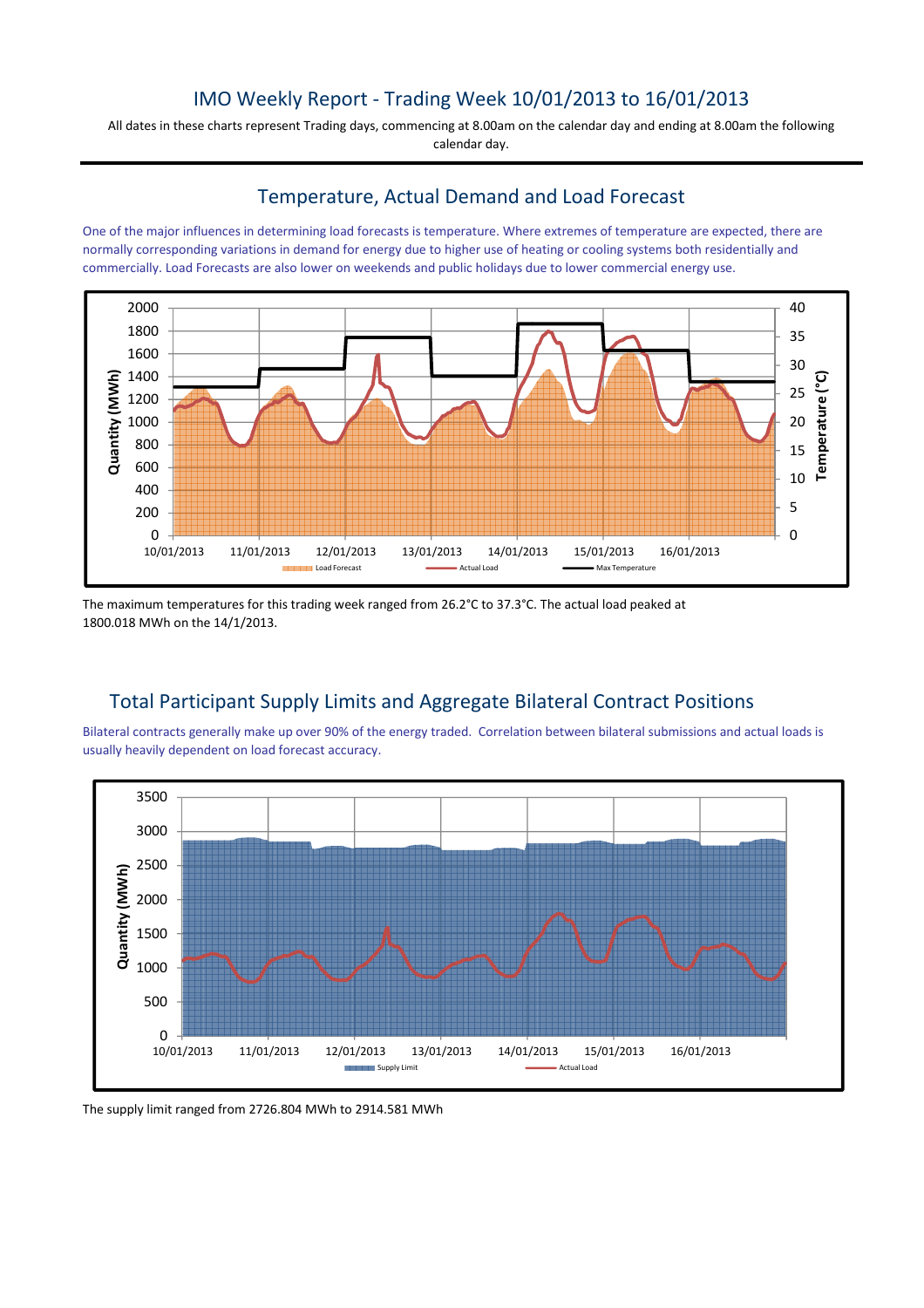### Net Balancing Market Trades

Bilateral contracts and STEM trading are generally based on the forecast energy requirements of Participants. When the forecast requirements are higher or lower than the actual requirements for a day, this Market energy must be bought and sold in the balancing mechanism. This graph shows the estimated net balancing trades.



The majority of the balancing activity this week occurred within Balancing Supply. The maximum balancing demand for the week reached 336.666 MWh on the 12/1/2013. The maximum balancing supply for the week reached -178.897 MWh on the 16/1/2012.

## Total Traded Energy

This chart represents a comparison between the total net energy that is traded in Bilateral Contracts, the STEM and the balancing mechanism. Balancing Supply represents cases in which the total contract position is greater than the demand and customers must supply energy back to balancing. Balancing Demand represents cases in which the total contract position is less than the demand and customers must purchase energy from balancing.



Total balancing supply equalled -11006.24 MWh whereas total balancing demand equalled 9963.78 MWh. The Total STEM Traded quantity was 13992.341 MWh, with the STEM Clearing Quantity ranging between 2.334 MWh and 141.1 MWh.